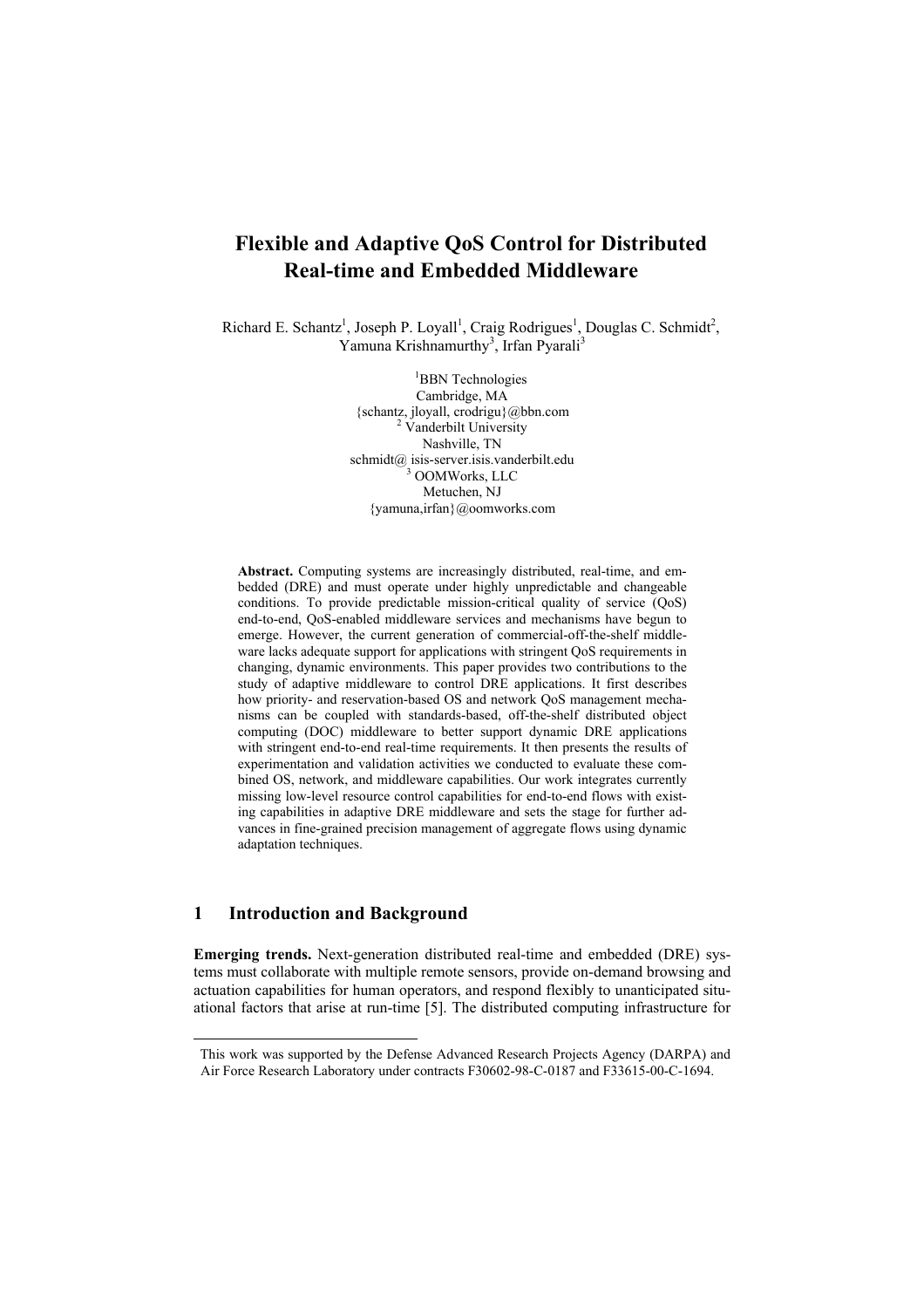

**Fig. 1.** Layers of Middleware

these systems must be sufficiently flexible to support varying workloads at different times during an application lifecycle, yet maintain highly predictable and dependable behavior. Controlling the real-time behavior of such distributed computing systems is one important dimension of the delivered *quality of service* (QoS).

The recent focus on user control over QoS aspects stems from technology advances in historically challenging research areas, such as allocation policies, synchronization of streams in distributed multimedia applications, and assured communication in the face of high demand. The focus on QoS aspects has led to the development of a number of proposed and implemented improvements to commonly available distributed computing infrastructures. When coupled with software that can recognize and react to environmental changes, these improvements form the basis for constructing appropriate adaptive behavior for next-generation DRE systems.

**An overview of COTS middleware.** Requirements for faster development cycles, decreased cost, and reusable solutions motivate the use of *middleware* [25]. Figure 1 illustrates the key middleware layers related to the focus of this paper:

- *Distribution middleware* This layer encapsulates concurrency, communication, and distribution mechanisms to provide a higher level programming model that automates common programming tasks, such as parameter (de)marshaling, request demultiplexing, and error handling. At the heart of this infrastructure middleware resides some form of Object Request Broker (ORB), such as CORBA [21], Java RMI [32], or Microsoft's COM+ [3].
- *QoS adaptive middleware* This emerging layer of middleware bridges the gap between an application's QoS needs across its multiple parts and the middleware services and infrastructure that provides QoS. It provides the abstractions necessary to adapt to changing conditions and requirements for applications that can operate in a wide variety of environments and changing conditions. An example of QoS adaptive middleware is the Quality Objects (QuO) framework [34].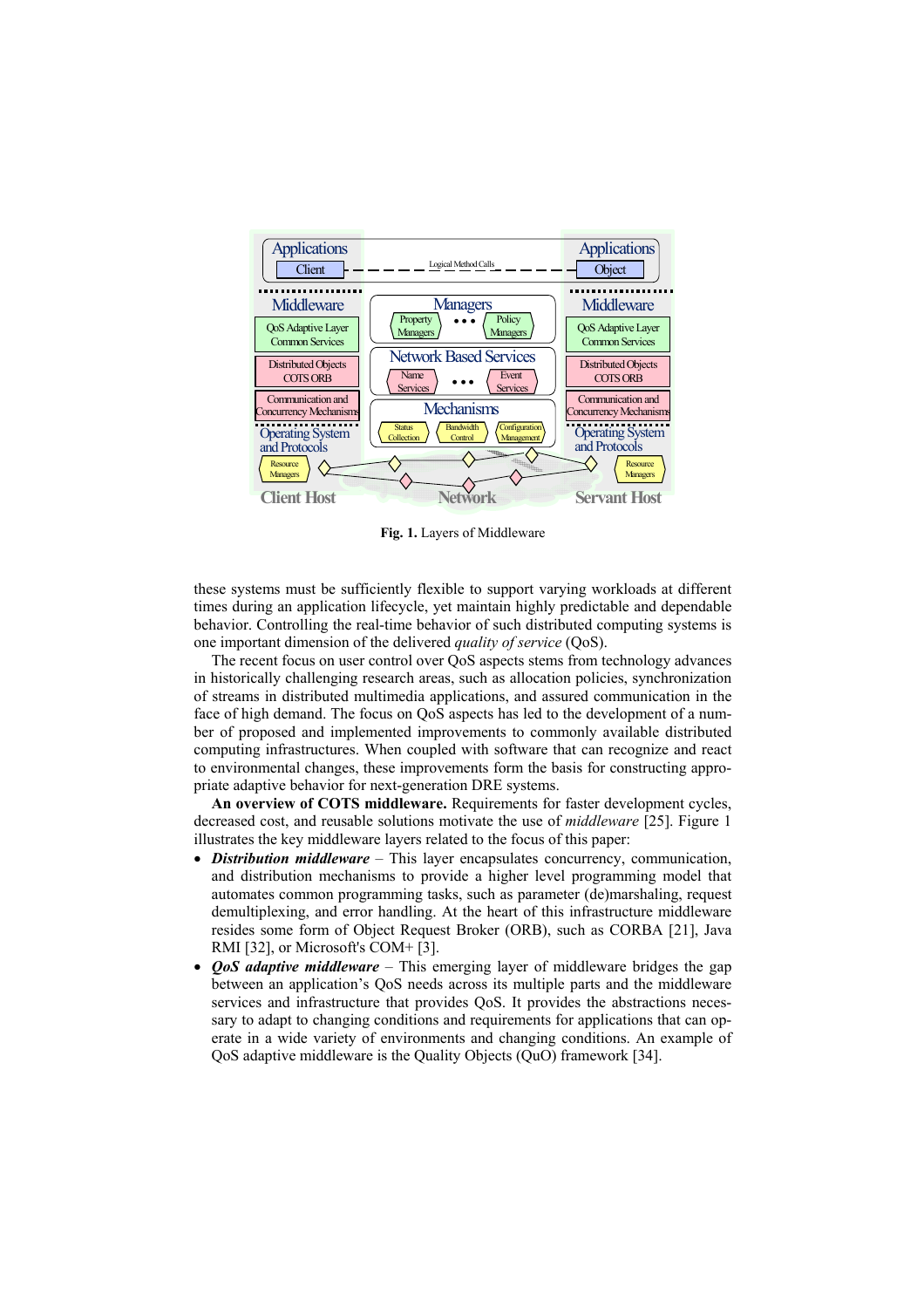**Towards an adaptive COTS middleware solution.** As network and endsystem performance continues to increase, so too does the demand for more control and manageability of their resources through the middleware interface. In particular, nextgeneration DRE systems present end-to-end real-time QoS requirements over shared resources and with workloads that can vary significantly at run-time. In turn, this increases the demands on end-to-end system resource management and control, which makes it hard to simultaneously (1) coordinate the management of multiple end-toend resources and (2) mediate the (possibly conflicting) resource needs across multiple applications, with individual resource mechanisms or managers. In addition, the mission-critical processing aspects of next-generation DRE systems require that they (1) respond adequately to both anticipated and unanticipated operational changes in their run-time environment and (2) ensure that critical capabilities acquire the necessary resources.

Meeting these increasing demands of next-generation DRE systems motivates the need for adaptive middleware-centric QoS management abstractions and techniques. Supporting this adaptive middleware QoS management architecture efficiently, predictably, and scalably requires new dynamic and adaptive resource management techniques that can (1) integrate control and measurement of resources end-to-end, (2) mediate the resource requirements of multiple applications and (3) dynamically adjust resource allocation in response to changing requirements and conditions.

Our prior work has explored many dimensions of QoS-enabled adaptive middleware design and performance, including QoS frameworks, QoS specification and measurement, inserting adaptive behavior into applications, QoS aspects for dependability and survivability, scalable event processing, request demultiplexing, connection management and explicit binding architectures, asynchronous and synchronous concurrent request processing, and IDL stub/skeleton optimizations. This paper focuses on a previously unexamined dimension of QoS-enabled adaptive middleware: *the integration of priority- and reservation-based OS and network QoS management mechanisms with standards-based COTS DOC middleware.* This integration is essential since it enables a new generation of flexible DRE applications that (1) have more precise control over their end-to-end resource management strategies, (2) can be more easily reconfigured and adapted to dynamically changing network and computing environments, and (3) help mature the emerging standards-based COTS infrastructure.

**Paper organization.** The remainder of this paper is organized as follows: Section 2 outlines related work on adaptive DRE middleware, including the technologies created during our earlier work on standards-based COTS adaptive DRE middleware that form the basis for the work described in this paper; Section 3 describes the emerging priority and reservation-based resource management mechanisms needed to support dynamic end-to-end QoS management using middleware; Section 4 provides an example DRE application in which we have integrated these resource management services with our earlier adaptive DRE middleware; Section 5 describes empirical results obtained by systematically measuring the behavior of our adaptive DRE middleware in representative application scenarios; and Section 6 presents concluding remarks.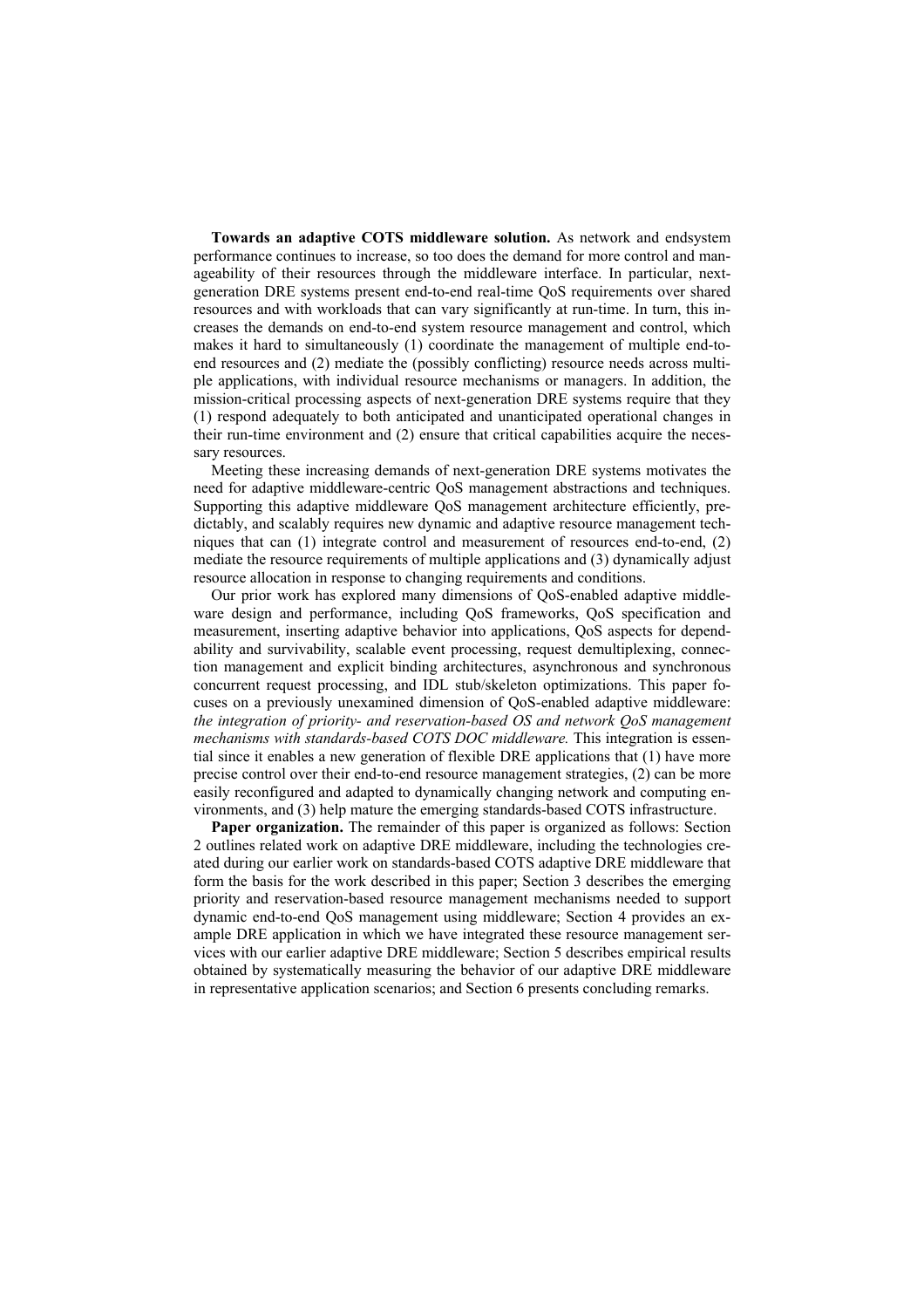### **2 Related Work**

Distributed object computing (DOC) is the most advanced, mature, flexible paradigm available today for the development of next-generation DRE systems [10]. DOC software architectures are composed of objects that can be distributed or collocated throughout a wide-range of networks and interconnects, thereby shielding applications from many distributed computing complexities. Since conventional DOC middleware historically failed to support more stringent end-to-end application requirements, an increasing body of research has focused on techniques that specify, measure, control, and adapt QoS. This section reviews optimizations and enhancements we and others have made to conventional DOC middleware programming models and implementations so they can support DRE QoS properties and simultaneously allow flexible control and adaptation of key application QoS aspects.

### **2.1 Our Earlier DRE Middleware Efforts**

Our earlier DRE middleware work has focused on TAO and QuO, which leverage Real-time CORBA [20, 21] to provide efficient, scalable, and predictable DRE middleware structures and services, and adaptive QoS management policies, respectively. These technologies serve as the underlying context for adding the specific resource management mechanisms described in Section 3 to manage and control end-to-end DRE performance.

**Overview of TAO.** TAO [26] is a high-performance distribution middleware targeted for DRE applications with deterministic QoS requirements, as well as besteffort requirements. TAO supports the standard OMG CORBA [21] and Real-time CORBA [20] specifications, whose implementation in TAO ensures efficient, predictable, and scalable QoS behavior for high-performance DRE applications. The following are some of the optimizations in TAO:

- *Optimized IDL Stubs and Skeletons* **–**TAO's IDL compiler generates stubs/skeletons that can selectively use highly optimized compiled and/or interpretive marshaling/demarshaling [8], thereby allowing application developers to trade off time and space, which is crucial for high-performance DRE applications.
- *Real-time ORB* **–**TAO's real-time Object Adapter uses perfect hashing and active demultiplexing [22] optimizations to dispatch servant operations in constant time, regardless of the number of active connections, servants, and operations defined in IDL interfaces and TAO's real-time ORB Core [27] uses a multi-threaded, preemptive, priority-based connection and concurrency architecture [8] to provide an efficient and predictable CORBA protocol engine.
- *Run-time Scheduler* **–** TAO's run-time scheduler maps application QoS requirements (such as bounding end-to-end latency and meeting periodic scheduling deadlines) to ORB endsystem/network resources (such as CPU, memory, network connections, and storage devices) using either static and/or dynamic [7] real-time scheduling strategies.

**Overview of QuO.** The Quality Objects (QuO) framework [1, 16, 30] is a QoS adaptive layer of middleware that runs on existing DOC middleware (such as Realtime CORBA and Java RMI) and supports distributed applications that can specify (1)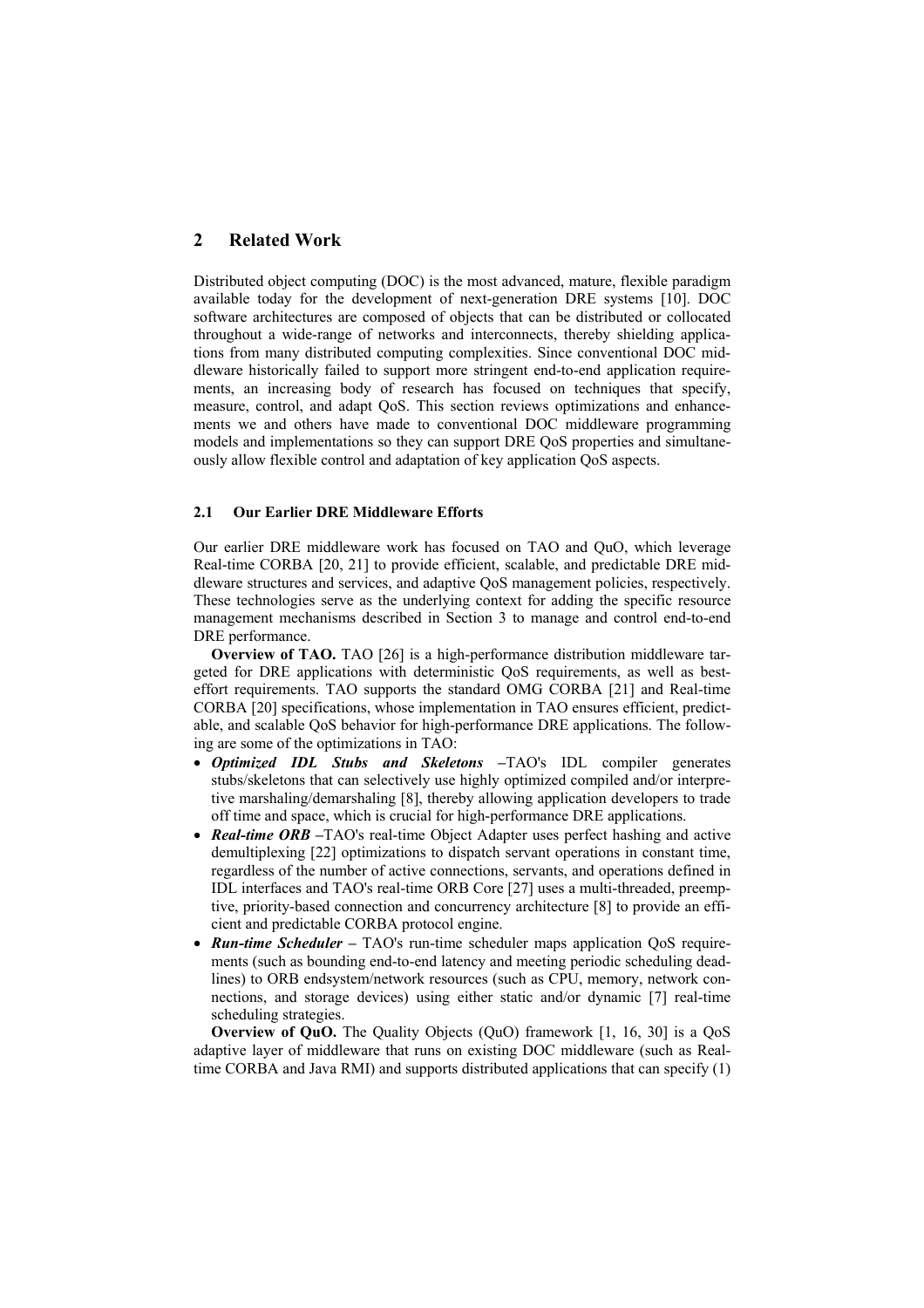their QoS requirements, (2) the system elements that must be monitored and controlled to measure and provide QoS, and (3) the behavior for adapting to QoS variations that occur at run-time. To achieve these goals, QuO provides middleware-centric abstractions and policies for developing DOC applications. Key components provided by QuO to support the above operations include:

- *Contracts* The operating regions and service requirements of the application are encoded in *contracts*, which describe the possible states the system might be in, as well as which actions to perform when the state changes.
- *Delegates* **–**Delegates are *proxies* that can be inserted into the path of object interactions transparently, but with woven in QoS aware and adaptive code. When a method call or return is made, the delegate checks the system state, as recorded by a set of contracts, and selects a behavior based upon it.
- *System Condition Objects* **–** System condition objects are *wrapper facades* that provide consistent interfaces to infrastructure mechanisms, services, and managers. System condition objects are used to measure and control the states of resources, mechanisms, and managers that are relevant to contracts.

Our recent work [31] integrating the TAO Real-time CORBA ORB with QuO enables a managed end-to-end path through middleware services. The work reported in Sections 3 though 5 of this paper extends end-to-end middleware control of QoS through the OS and network layers, as well.

#### **2.2 Other Adaptive DRE Middleware Efforts**

Meta-programming techniques can be applied to specify middleware QoS behaviors and configure the supporting mechanisms for these QoS behaviors. In particular, the container architecture in component-based middleware, such as Enterprise Javabeans (EJB) and the CORBA Component Model (CCM), provides the vehicle for applying meta-programming techniques that provide QoS assurance control in component middleware. Conan et al [4] use containers together with aspect-oriented software development (AOSD) [14] techniques to plug in different non-functional behaviors. This project is similar to QuO delegates in that mechanisms are provided to inject aspects into applications statically at the middleware level. QuO goes further, however, since it also supports dynamic QoS provisioning via its Qosket mechanisms [24].

de Miguel [17] extends other work on QoS-enabled containers by enhancing an EJB container to support a **QoSContext** interface that allows the exchange of QoSrelated information with component instances. To take advantage of the QoScontainer, a component must implement **QoSBean** and **QoSNegotiation** interfaces. A key difference between de Miguel's approach and ours is the QuO delegates and contracts enable the QoS negotiation protocols to be performed transparently to the component implementations.

In their dynamicTAO project, Kon and Campbell [15] apply adaptive middleware techniques to extend TAO so it can be reconfigured at runtime by dynamically linking selected modules, according to the features required by the applications. As with our prior efforts on TAO and QuO, Kon and Campbell provide mechanisms to realize QoS provision in the middleware level. The work described in this paper goes further,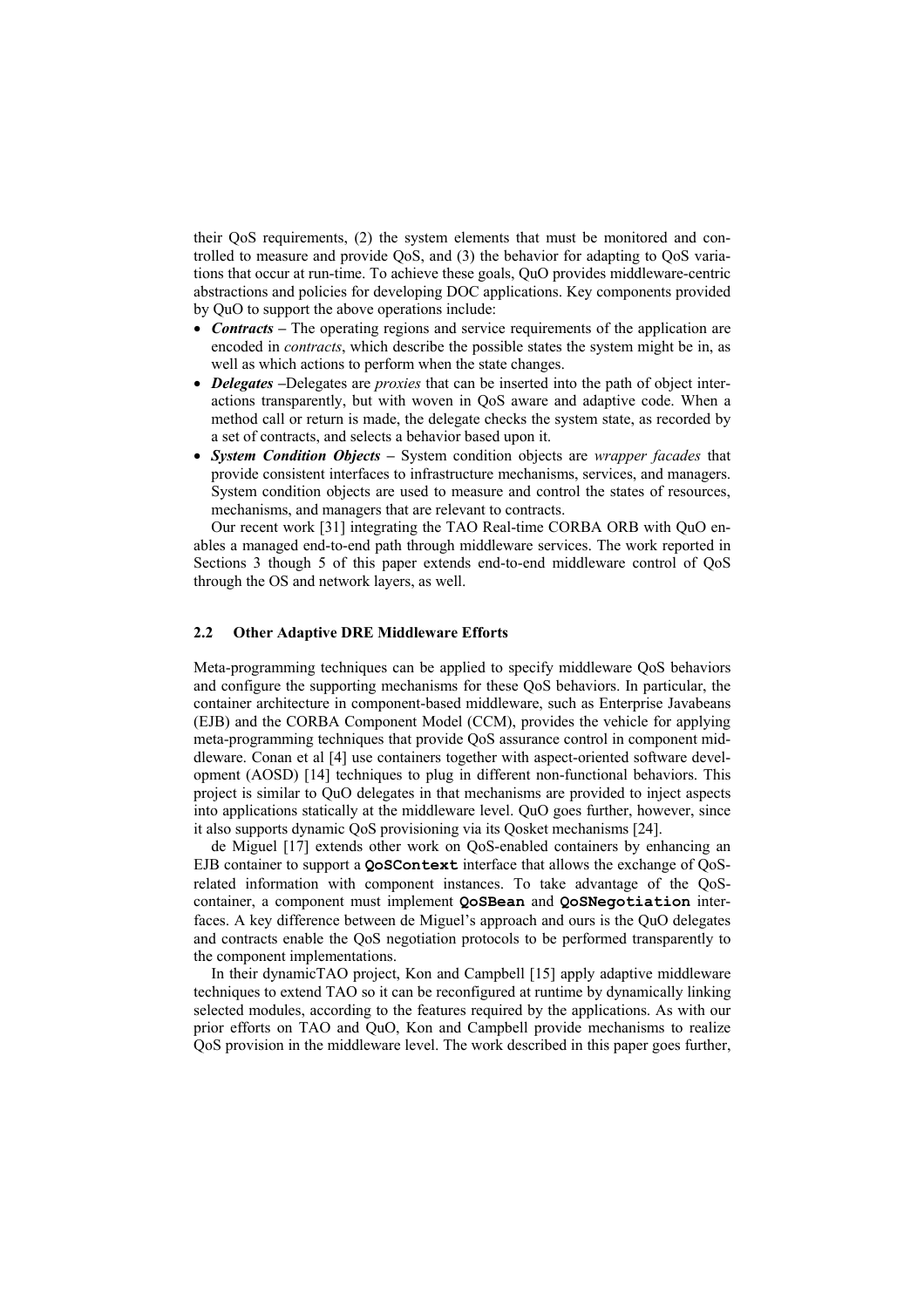however, by integrating QoS provisioning mechanisms at the middleware, OS, and network levels.

The Distributed Multimedia Research Group at Lancaster University has developed a prototype of advanced reflective middleware called Adapt [2]. This middleware model concentrates on dynamic composition of objects through open-binding [6], which (1) allows object implementations to be configured dynamically, (2) determines various aspects of object implementations, such as adding or removing methods from an object, and (3) explicitly establishes transport connections between objects that can be used for streaming multimedia data. The Adapt project model also facilitates QoS properties management and monitoring. Compared to the Adapt project, our efforts concentrate on applying QoS provisioning techniques to implement and improve the implementation of an existing middleware standard (CORBA), whereas the Adapt project defines and implements the meta-space of a new middleware framework at a higher level.

### **3 Managing End-to-End Real-time QoS via Middlewaremediated Resource Management Mechanisms**

End-to-end QoS requires management and control of the processing resources on nodes in a DRE system and the network resources that connect them. A number of mechanisms for managing these individual resources are emerging, such as mechanisms for (1) prioritizing competing network traffic using standard Internet technologies and (2) reserving prespecified amounts of processor time on COTS host computers. These mechanisms are *necessary* conditions for establishing end-to-end QoS, but they are not *sufficient* by themselves. To achieve end-to-end QoS, therefore, individual resources must be managed in a coordinated manner. Management of an individual resource (e.g., CPU or network connection) will not enable predictable performance if the other complementary resources along an end-to-end path are constrained, unmanaged, or even managed in an uncoordinated manner.

This section describes four emerging mechanisms for managing resources in a DRE system: two each for managing OS and network resources. One pair of mechanisms is predominantly based on a priority paradigm and the other pair is predominantly based on a reservation paradigm. We also discuss how we have enhanced the TAO and QuO middleware to combine and coordinate these mechanisms toward achieving complete end-to-end QoS management capabilities. Section 4 describes the application context for this work and Section 5 then reports our latest experimentation and validation work in using the resource management mechanisms described below separately and in combination.

#### **3.1 Priority-based OS Resource Management**

CORBA (as well as other existing standards-based COTS middleware) has historically lacked features to provide fine granularity allocation, scheduling, and control of key host OS resources necessary to ensure and coordinate predictable platform proc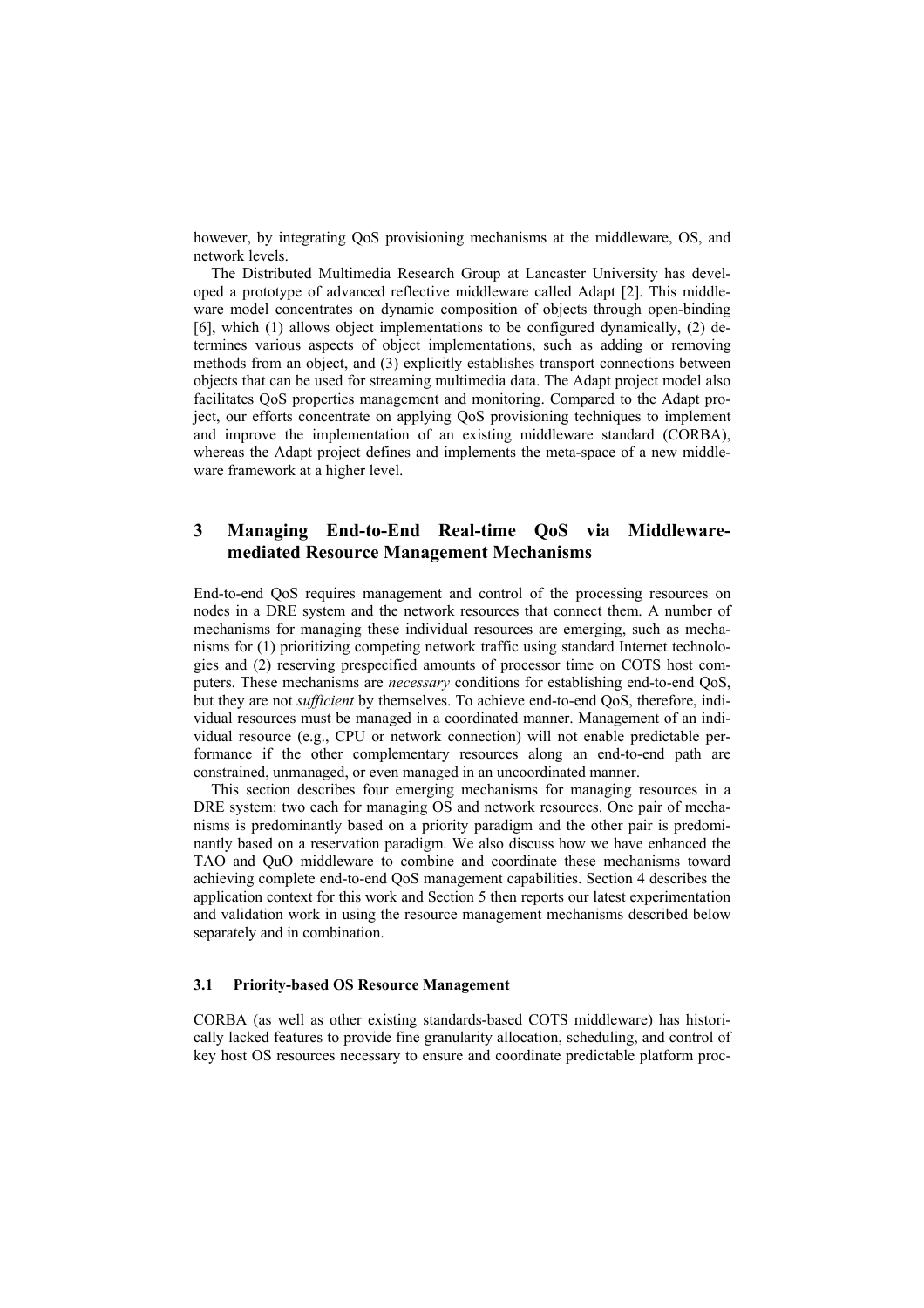essing behavior. The Real-time CORBA (RT-CORBA) 1.0 specification [20] defines standard features that support end-to-end predictability for operations in fixed-priority CORBA applications. RT-CORBA (and the TAO implementation) now includes standard interfaces and QoS policies that allow applications to configure the following types of resources:

- *Processor resources* via priority mechanisms, standardized ways of handling thread pools and intra-process mutexes, and a global scheduling service;
- *Communication resources* via protocol properties and explicit bindings; and
- *Memory resources* by bounding buffering requests and the size of thread pools.

Applications typically configure these real-time QoS policies along with other policies when they invoke standard ORB operations. For instance, when an object reference is created using a QoS-enabled RT-CORBA object adapter, the object adapter ensures that any server-side policies that affect client-side requests are embedded within a tagged component in the object reference. This enables clients who invoke operations on such object references to honor the policies required by the target object.

Strict control over the scheduling and execution of processor resources is essential for correct execution of fixed-priority DRE applications. RT-CORBA enables client and server applications to (1) determine the priority at which CORBA invocations will be processed and (2) allow servers to pre-define pools of threads to service incoming invocations in a standard, ORB independent manner.

The fine-grained control of various aspects of ORB implementations is important for predictable behavior. However, establishing a global task priority mechanism that can be mapped to existing lower-level OS priorities and propagated across platforms can be viewed as the key element of RT-CORBA for enabling coordinated end-to-end behavior in a standard and interoperable COTS manner.

### **3.2 Priority-based Network Resource Management**

Due to its pervasiveness (and the associated cost/availability ramifications), Internet technology is coming to predominate the communication infrastructure for many types of systems. A historic limitation of the Internet technology for DRE applications has been its exclusive reliance on a "best effort" style of resource management. The Internet Engineering Task Force (IETF) realized that Internet Protocol (IP) on its own did not satisfy the requirements for these types of applications, and set up a working group to develop new mechanisms to augment basic IP/TCP. As a result, network resource management capabilities based on Internet technologies are slowly emerging that are more in line with the requirements of DRE computing environments.

In IP networks, data packets contain just enough information for intermediate routers to forward a packet to its destination. Without emerging network traffic management extensions, all IP packets are treated the same and forwarded with "best effort" QoS. If a router between source and destination receives network traffic at a rate faster than it can process, it will drop packets arbitrarily, which is a condition known as *network congestion*. When TCP packets are dropped, the data is lost, and the source host must retransmit the data to the destination host, thereby incurring latencies that are unacceptable to many DRE applications.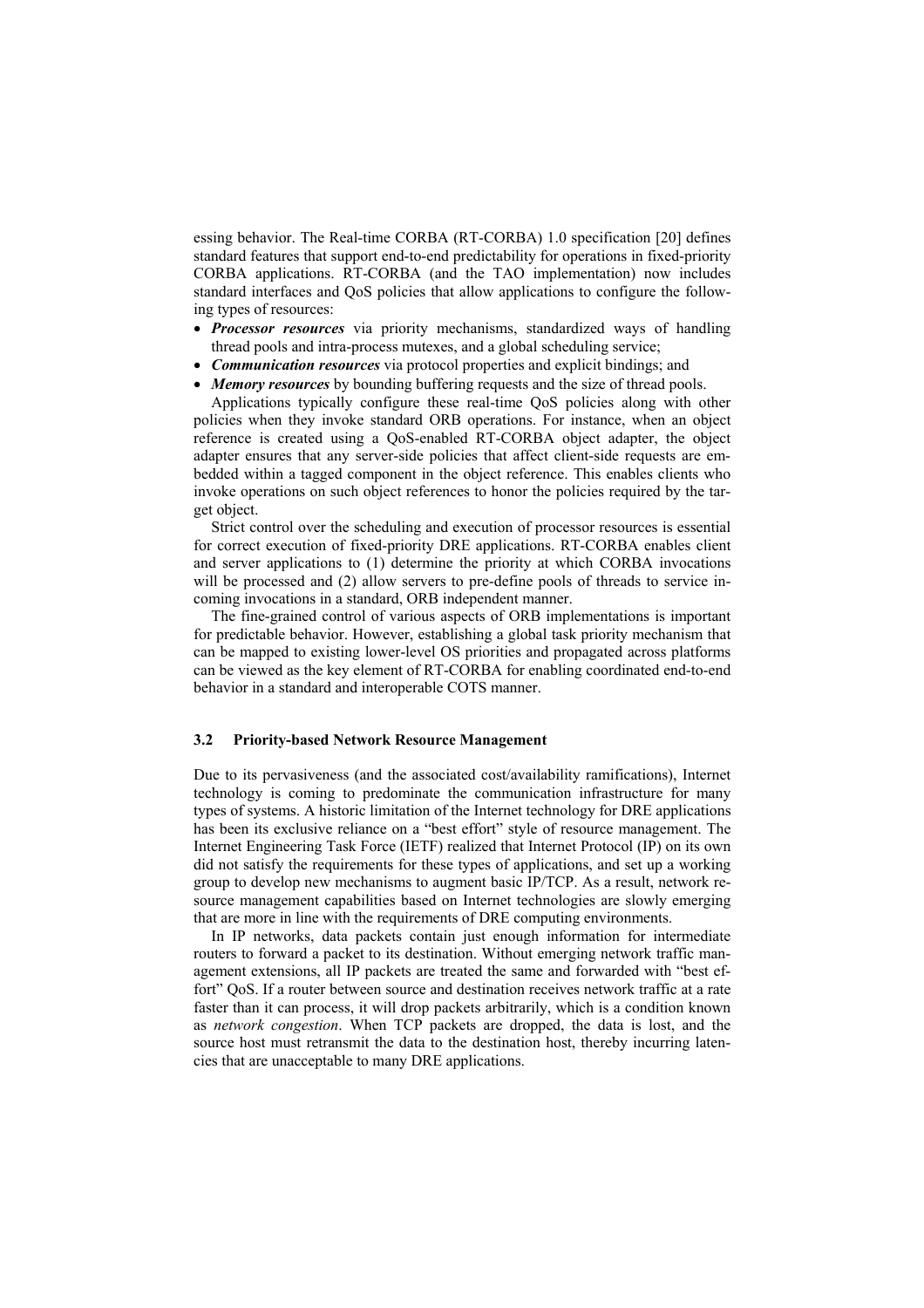The Differentiated Services (DiffServ) architecture [12] provides different types or levels of service for IP network traffic. Individual traffic flows can be made more resistant to dropping (and hence get preferential delivery) by setting the value of each IP packet's DiffServ field with an appropriate value. An IP header has an eight bit DiffServ field that encodes router-level QoS into (1) six bits of DiffServ Codepoint (DSCP), which enables 64 service categories of Per-Hop\_Behavior (PHB) and (2) two bits of Explicit Congestion Notification (ECN). A DSCP is added to data packet headers to specify the expected type of service. DiffServ-enabled routers and other network elements use the DSCP to differentiate the network traffic.

We have implemented two enhancements to the RT-CORBA support in TAO that leverage DiffServ capabilities. First, we provided an efficient and flexible way of setting the DSCP by extending the ORB protocol properties on the GIOP request and response packets so that priority can be propagated to requests as they transit the network and OS resources. Based on various factors (such as resource availability, application conditions, and operational requirements), the QuO middleware can change these priorities dynamically by marking application streams with appropriate DSCPs to ensure appropriate priority handling against lower priority competing traffic. Second, we provide a mechanism to map RT-CORBA priorities to DiffServ network priorities. The TAO ORB provides a priority-mapping manager that supports installation of a custom mapping to override the default mapping. Figure 2 depicts how these individual mechanisms are integrated into an end-to-end priority configuration.

#### **3.3 Reservation-based OS Resource Management**

The management of CPU resources in most operating systems has traditionally been handled by assigning priorities to tasks in the system (usually threads or processes) and applying scheduling algorithms to assign each task a share of CPU time. An alternative approach is to reserve sufficient resources *a priori* for the estimated need. While this approach may seem a more natural fit with meeting real-time demands, it is usually more complicated to implement this type of resource management strategy effectively because of issues associated with metering and meeting allocation guarantees while also supporting a priority mechanism for practicality.

The TimeSys Corporation has applied a reservation approach to resource management by implementing a CPU reservation feature in the Linux kernel. The TimeSys Linux kernel is based on resource kernel (RK) [28] work done by the Real-time and



**Fig. 2.** Example Priority Propagation in RT-CORBA + DiffServ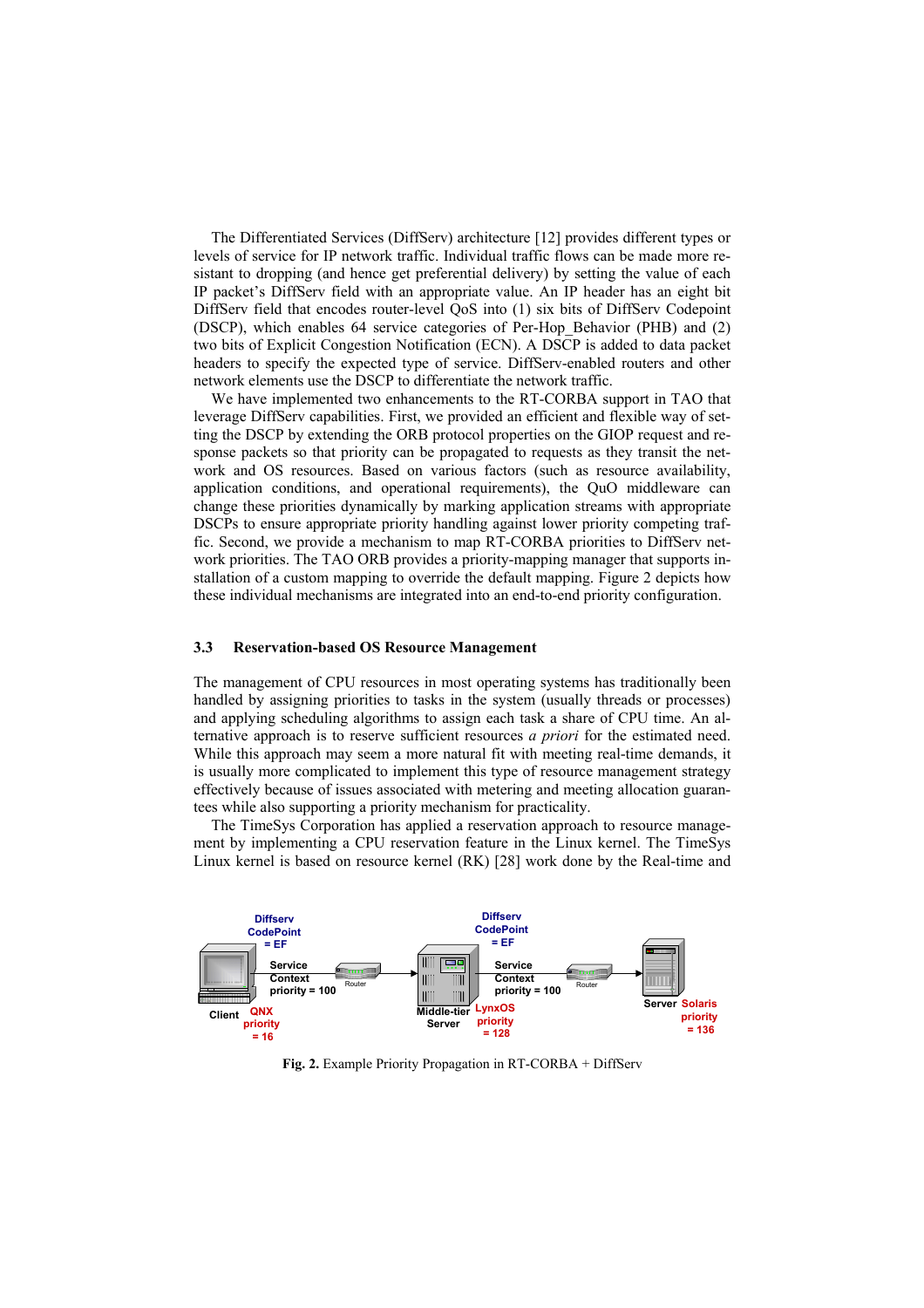Multimedia Systems Laboratory at CMU. An application (or more precisely, a middleware proxy for the application) running on top of the TimeSys resource kernel can specify its QoS requirements for timeliness, and the underlying resource kernel will manage the OS resources so that these requirements can be met.

For CPU resources, TimeSys Linux allows an application to specify its timeliness requirements by specifying parameters for *compute time* and *period*. If the resource kernel can allocate resources that meet these requirements, it grants the application a *reserve*, which guarantees that for every period, the application will have the requested amount of CPU compute time, and will not be pre-empted. Reserving appropriate slices of resources on each of the participating platforms is an alternative to priority based end-to-end management of host processing.

Although TimeSys Linux provides COTS mechanisms for reserving OS CPU resources, the QuO and TAO middleware are responsible for determining who gets the reserved capacity, how much, and for how long. These policy decisions are performed via the higher-level middleware since it retains the end-to-end perspective to set the lower-level OS resources appropriately. We are working with the University of Utah to develop a CORBA-based CPU reservation manager that will (1) be the local agent for setting up reservations on a host and (2) translate various representations of reservation specification into the particular style supported by the TimeSys Linux [23].

#### **3.4 Reservation-based Network Resource Management**

Setting DSCPs as discussed in Section 3.2 makes traffic flows less likely to be dropped due to network congestion in routers. There is no way in this model, however, to *guarantee* a level of service to a traffic flow unless it is the single highest priority traffic at each intermediate step. Just as for the OS-level resource reservations discussed in Section 3.3, it is also desirable to request resources from the network to help guarantee properties, such as latency or bandwidth of network traffic, across some competing flows by reserving appropriate capacity in advance.

To address these issues, the Internet Engineering Task Force (IETF) established a working group to develop a new reserved capacity mechanism to augment IP. The result was the Resource Reservation Protocol (RSVP) specified in RFC 2205 [33], also commonly referred to as IntServ (for Integrated Services). Whereas the DiffServ mechanisms outlined in Section 3.2 merely classify and prioritize packets for different service levels, IntServ reservations allocate and coordinate router behavior along a communication path flow to ensure the reserved end-to-end bandwidth.

RSVP specifies a *signaling* protocol, whereby an application can request a level of service, such as bandwidth, for a certain network flow between a source and destination host. Each router between the source and destination host receives this signaling information, and allocates enough resources to meet the required QoS. The resource reservation is stored in each router so that it can be updated or deleted dynamically.

We have integrated the IntServ mechanisms described above into the QuO and TAO middleware outlined in Section 2.1, where we use them to coordinate end-toend reservation allocation strategies. The QuO contracts contain the information about the specification of the required reservations. From our prior work on developing intermediate level common distribution services, we utilize the CORBA A/V Streaming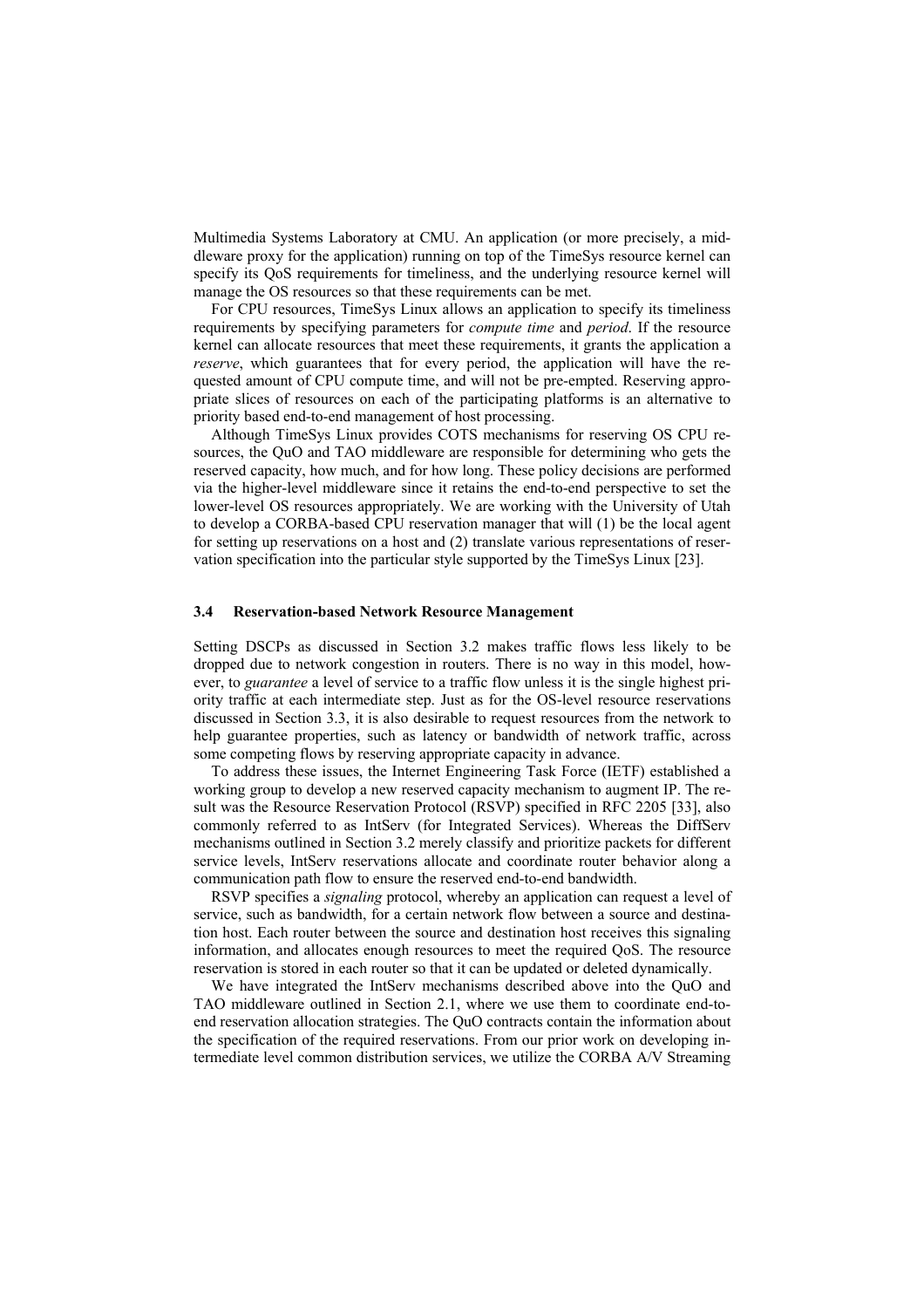

**Fig. 3.** Architecture of the Evaluation Application Suite

Service [19] to set up the (video stream) paths between the communicating CORBA objects. Integrated with that is the ability to attach an RSVP reservation to the underlying network connection as it is setup by the A/V Streaming Service.

# **4 Applying Managed QoS in DRE Applications**

We are applying and evaluating the multi-layered managed QoS approach and mechanisms described in Section 2.1 and Section 3 to complex challenge problems in the avionics and remote sensor processing domains. Certain experimentation platforms involve high speed mobile airborne vehicles, whereas others reside on relatively fixed or slower moving ground platforms. The relevant QoS management includes trading off sensor quality and timeliness, and coordinating resource usage among competing applications, to satisfy changing mission requirements under dynamic, and potentially hostile, environmental conditions.

Figure 3 illustrates the architecture for the application suite that is motivating the specific directions for our work currently being developed and undergoing evaluation. It represents collections of three-stage pipelines that apply QuO, TAO, and TAO's implementation of the CORBA Audio/Video Streaming Service [18] alongside other relevant technologies under investigation to the following three stages:

- 1. *Sensor sources*, (hosts 1-3) including processes with live camera feeds and those that replay from a file, which send video images to
- 2. *Distributor processes*, (host 4) which are responsible for distributing the video to
- 3. *Multiple receivers*, (hosts 5-7) including human-oriented video displays and CPUintensive image processing software.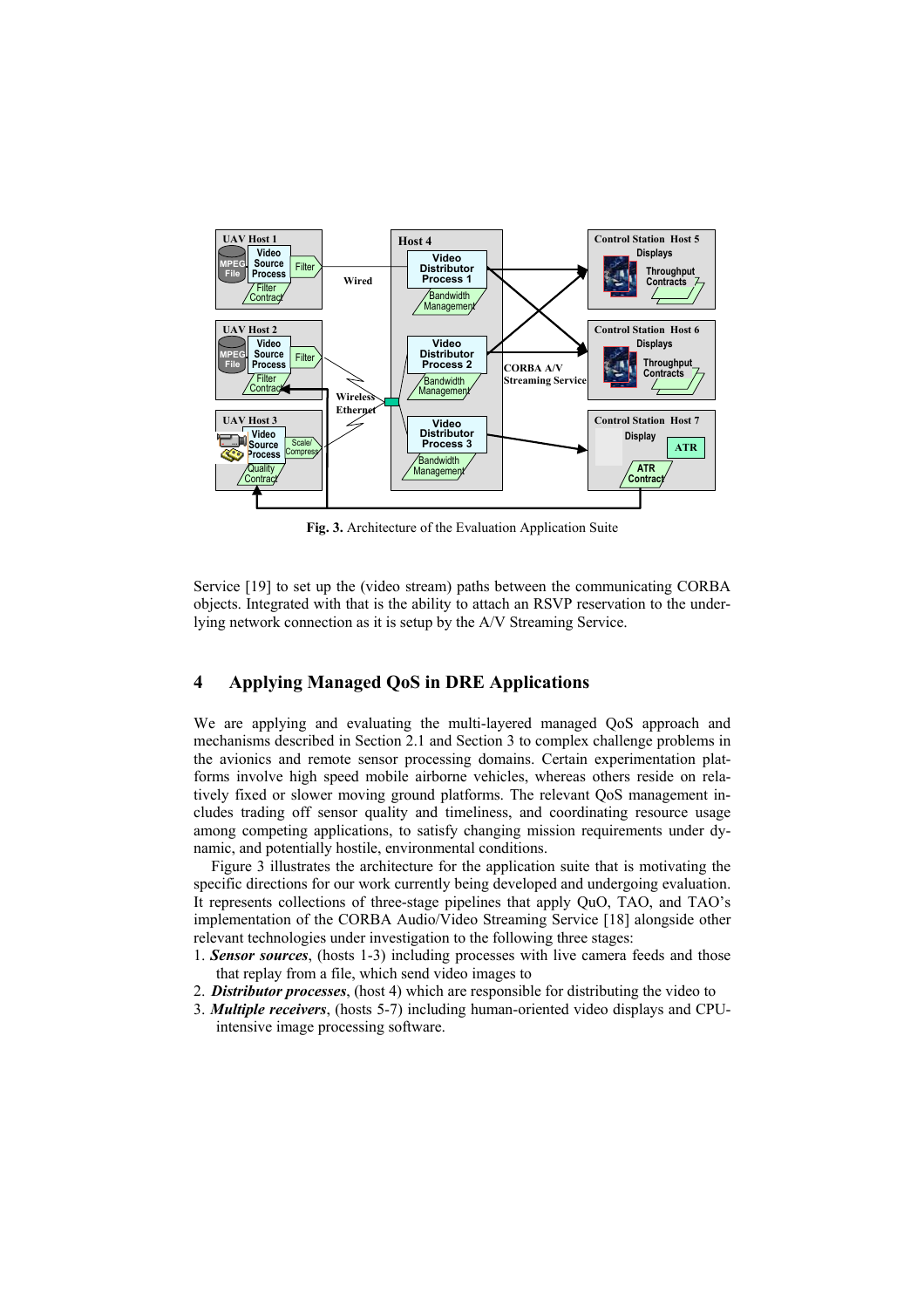This application presents a wide variety of characteristics representative of many or most DRE applications involving constrained resources, varying conditions, and configurations, and varying data and processing characteristics, including:

- *Varying data formats*, including MPEG and PPM, with different data sizes and compression characteristics.
- *Varying network transports*, including wireless, LAN, and WAN, with variable and constrained bandwidth over both noisy and private channels.
- *Varying image processing algorithms*, including image display and image recognition processes (the  $ATR$  – automated target recognition – process in Figure 3), with different CPU usage patterns.
- *Varying granularities* of real-time deadlines, ranging from microseconds to milliseconds and seconds.

In particular, managing real-time end-to-end QoS in this context requires supporting and coordinating the following measures of operational effectiveness:

*Minimal frame rate*. Full motion video is typically 30 frames per second (fps), but smooth video is generally perceptible at above approximately 20 fps. Lower frame rates are visibly less smooth, but are viewable as long as other qualities, such as data fidelity and jitter, are controlled. Our DRE application can use frame rates as low as 2 fps for human viewing and lower for image processing.

*Minimal latency***.** Some uses of sensor information, such as remote piloting, require that the end viewer see an accurate and timely view of what the sensor is collecting, which implies a minimal latency requirement. Studies have indicated that humans can perceive a delay of more than 100-200 ms, so this provides a lower bound for timeliness requirement in cases where the video is meant for human viewing and precision action. In cases where the image is being processed automatically, the important threshold is for the latency to be low enough that there is no more current image. In the case of MPEG-1 where I-frames (full content frames) are two fps, that means a minimum latency of 500 ms.

*Minimal jitter***.** Controlling the smoothness of the video can have greater impact on the quality of human perception than the frame rate. Controlling the jitter requires control all along the end-to-end path, since it can be affected by changes in the rate at which video is sent, latency of video delivery, and the rate at which frames are displayed. Some typical strategies for reducing jitter, such as buffering, are not as useful in real-time video because of the need for the video to be timely.

*Image quality*. The image must be of high enough quality, comprising the image size, pixel depth, etc., for the purpose it is being used. In the case of human viewing, this means the video must be large enough and clear enough to discern the detail that humans need. For automated processing, it means the image must contain whatever important features the processing is intended to detect.

*Coordination of multiple activities***.** The middleware, in conjunction with system and application directives, must control and coordinate the QoS so that the necessary allocations and tradeoffs are made to ensure that the highest priority streams and the most important characteristics (e.g., frame rate, latency, and jitter) are favored, even while other, less important characteristics may be minimized or neglected.

Achieving end-to-end QoS requires managing the resources, including CPU and network bandwidth, along the entire path from source to sink. It requires making tradeoffs that consider user requirements, e.g., whether timeliness, fidelity, etc. is the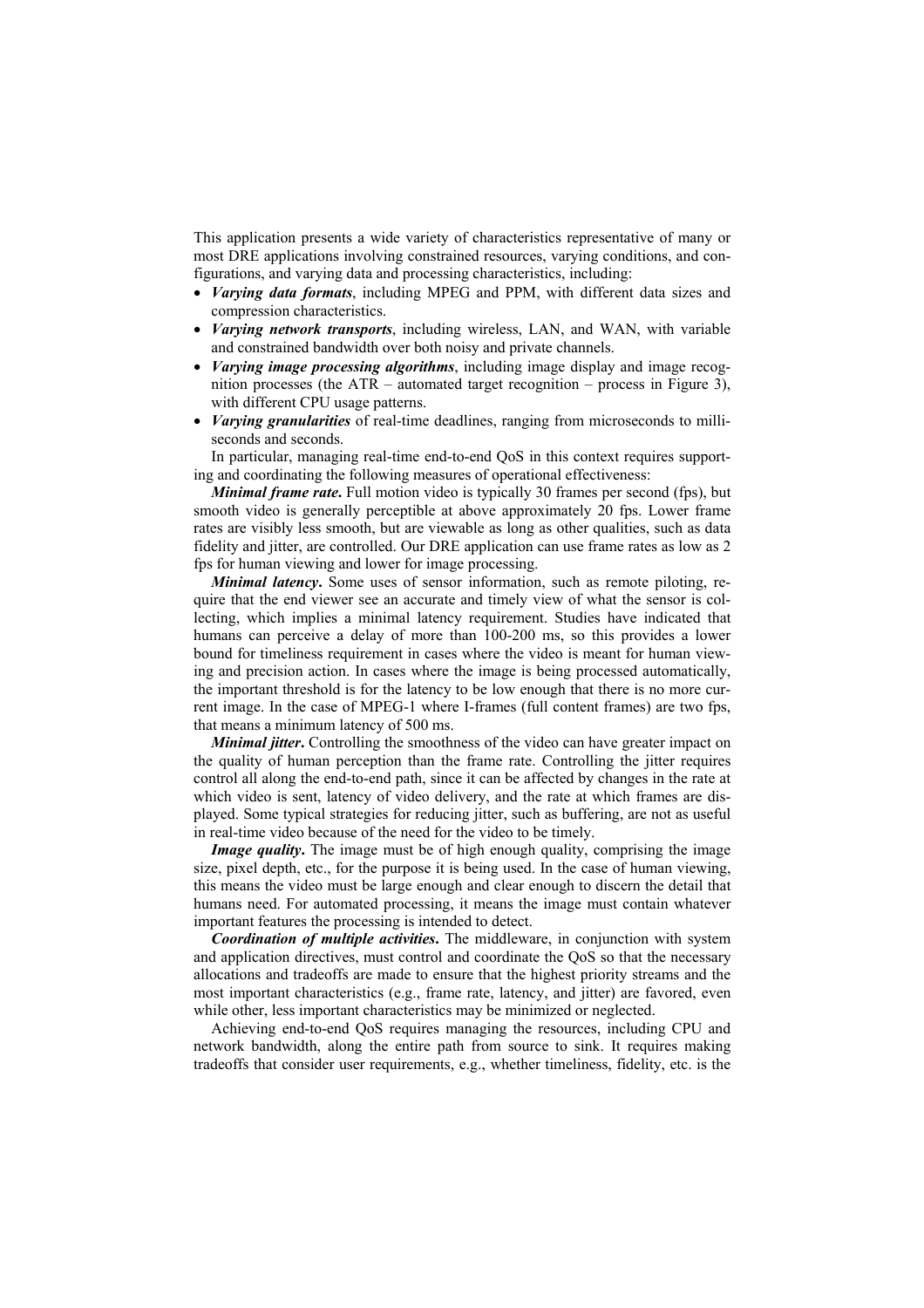dominant characteristic. In our application architecture, we encode QoS measurement, control, and adaptation directives and policies in QuO contracts that are distributed throughout the application and are responsible for managing the resource and application/data adaptation necessary to achieve an appropriate end-to-end QoS matched to the circumstances relevant at that time.

By incorporating the OS and network mechanisms described in Section 3 that provide lower level resource control capabilities, we can integrate QuO contracts, services such as CORBA Audio/Video Streaming Service, and the underlying TAO Real-time CORBA middleware to establish task and network priorities and reservations end-to-end. These new integrated capabilities complement previous work [13] in which the data/processing characteristics (such as changing the frame rate or image size) were modified as well to satisfy operational requirements.

# **5 Empirical Results**

Section 3 described mechanisms and services useful for managing CPU and network resources. Using the QuO and TAO middleware outlined in Section 2.1 to integrate and control these CPU and network resources, we are developing two complementary approaches to end-to-end QoS management:

- *Priority-based* Using TAO's standard support for CORBA priorities to map to OS priorities and to network priorities based on Real-time CORBA and DiffServ.
- *Reservation*-basedReserving CPU cycles and network bandwidth based on the TimeSys Linux resource kernel and the IntServ mechanism.

This section describes the results of systematic experiments we have conducted in the context of the application described in Section 4 to evaluate the integration of priority- and reservation-based techniques using standards-based DRE middleware to manage predictable QoS end-to-end.

#### **5.1 Priority-based End-to-End Adaptive QoS**

As discussed in Sections 3.1, RT-CORBA supports the preservation of priorities across threads of activities in DRE applications by (1) mapping the importance of various application activities to corresponding operating system thread priorities and (2) propagating these priorities across the multiple hosts that the activity spans. RT-CORBA is less explicit about the communication transport and network, however. As described in Section 3.2, our approach is to use the RT-CORBA priority not only for mapping to thread priorities and application scheduling requirements, but also to map to DiffServ network priorities for end-to-end predictability and performance.

**Empirical results for prioritization.** We conducted a set of experiments to evaluate the improvement in predictability and performance when using RT-CORBA priorities to map to thread priorities and network DSCPs. The experiments consisted of two video senders transmitting video to two receiver servants under the following conditions: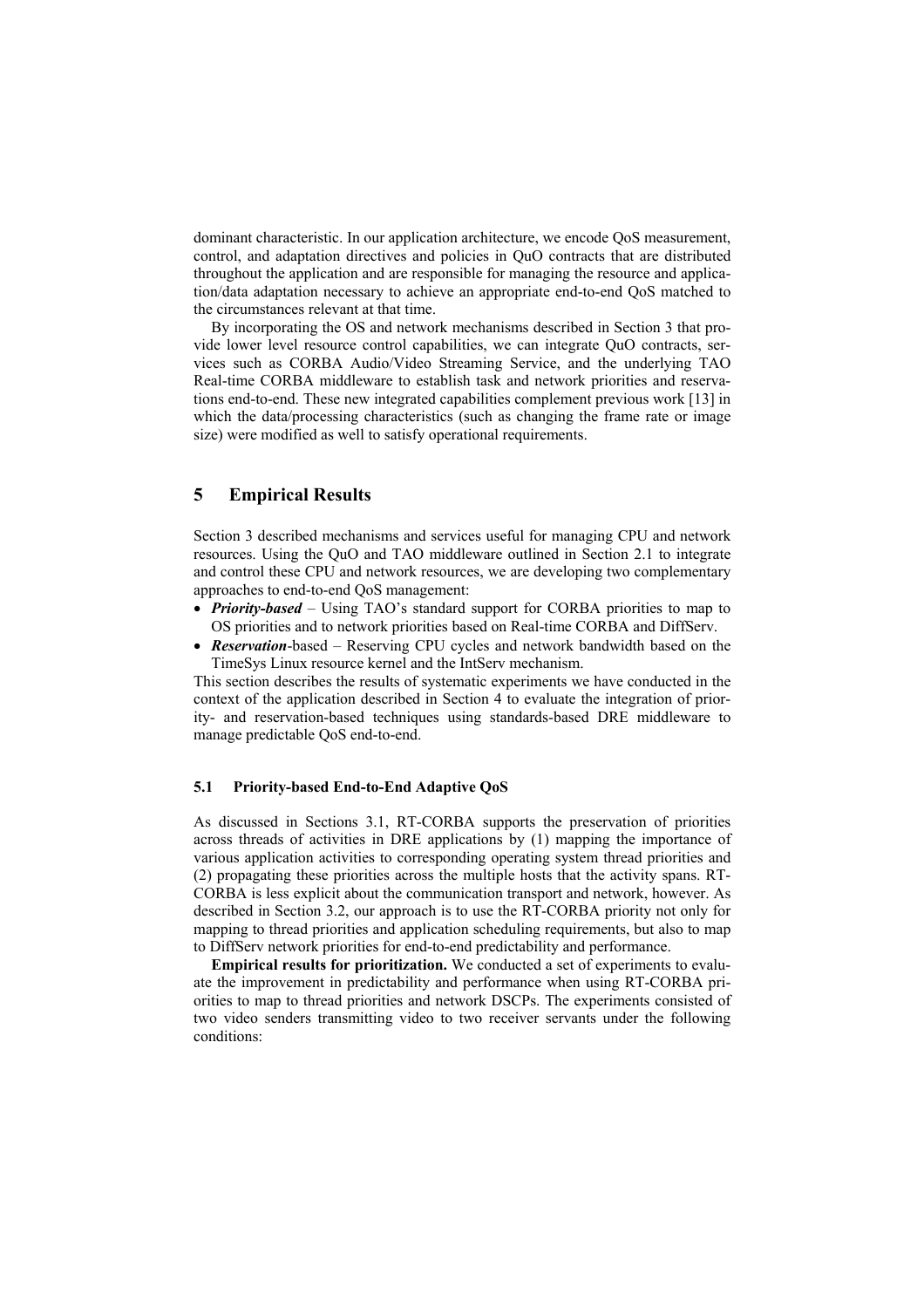

**Fig. 4.** No DSCP set on either task and no thread priorities; (a) no extra CPU or network load and (b) with extra CPU load and network traffic.

- *Control runs*, using senders with no priorities and no network management, with and without contending CPU load and network traffic.
- *Experimental runs* with extra CPU load and network traffic, using thread priorities; DiffServ priorities; and thread priorities and DiffServ priorities combined.

This experiment tests the hypothesis that combined management of thread and network resources results in improved performance and predictability compared with no resource management and management of either one individual resource alone.

The testbed consisted of 4 PCs with 1 GHz AMD Athlon processors and 512 MB RAM, running Redhat Linux 7.1, with a 100 M bits-per-second (bps) Ethernet network. The sender machine hosted two identical tasks playing the role of video senders, generating GIOP messages at the rate of approximately 1.2 Mbps, the approximate bandwidth of MPEG video at 30 frames-per-second (fps). The receiver machine hosted two servants activated in two separate Portable Object Adapters (POAs), which dispatch operations to servants. A third machine played the role of a DiffServenabled router, while a fourth machine generated cross traffic in excess of 90 Mbps. We introduced continuous additional CPU load by making 100 consecutive calls to a function checking for large prime numbers.

Figure 4 illustrates the control runs, with both sender tasks having no RTCORBA (thread) priority and no network management of the video stream traffic. Figure 4a indicates the results with no extra load introduced, either in the CPU or in the network. As long as resources are plentiful, the latency of the video traffic for both streams was approximately 1.5 ms, with occasional spikes to approximately 10 ms. When extra network and CPU load was introduced, as illustrated in Figure 4b, performance and predictability degraded significantly. Latency fluctuates widely between a few milliseconds to nearly a second for both streams.

Figure 5 illustrates the results of the first set of experimental runs, evaluating the ability of thread priority alone. As mentioned above, the hypothesis is that while the thread priority mechanism defined by the RT-CORBA specification alone might improve performance and predictability, it is only a partial solution and cannot, by itself, lead to end-to-end QoS. To test this hypothesis, we set one sender task as high priority and the other low priority and increased the CPU load. Figure 5a illustrates that the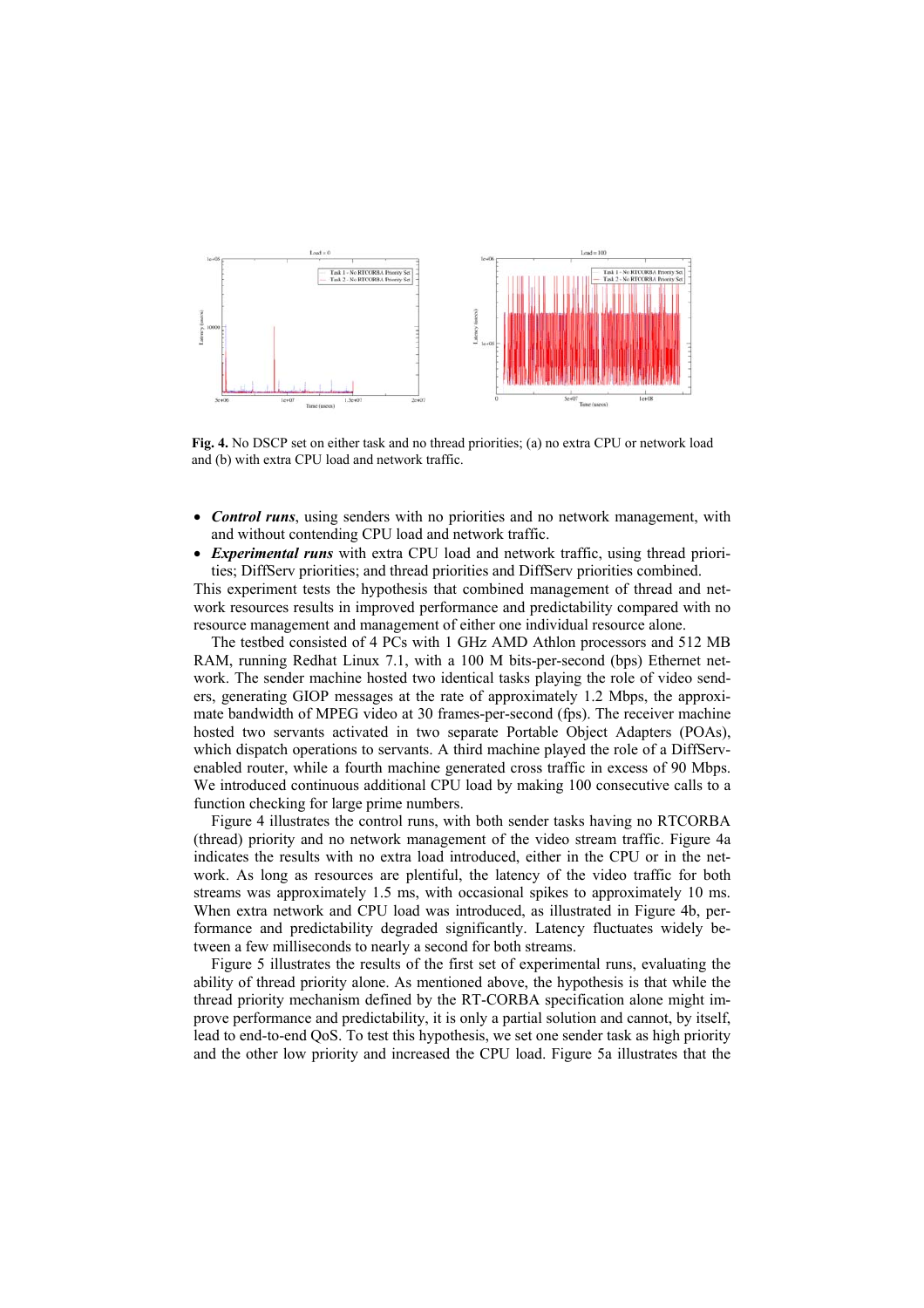

**Fig. 5.** Tasks with different priorities; no DSCP set on either task; and with introduced CPU load; (a) no traffic congestion and (b) with traffic congestion.

higher priority task (sender 1) exhibits significantly lower latency than the lower priority task (sender 2).

When network traffic is introduced, however, thread priorities are not sufficient to maintain QoS. The system becomes unpredictable even with RTCORBA priorities set, as Figure 5b illustrates. In fact, there is a possibility of a priority inversion when the high priority task finishes after the low priority task. As expected, the RT-CORBA mapping to thread priority has no capability to maintain QoS when the network is the bottleneck.

Figure 6 illustrates the efficacy of Diffserv alone. In the presence of introduced network traffic, Diffserv is sufficient to maintain predictable performance (Figure 6a). However, when extra CPU load is also introduced, the system experiences unacceptable jitter (Figure 6b). In contrast, Figure 7 illustrates the results of the experiment in which we use RT-CORBA priorities for mapping to both thread priorities and DSCPs. In this experiment, both senders get thread priorities and their DSCP set, giving them preferential treatment over the competing CPU load and network traffic, with sender 1



**Fig. 6.** Tasks with no thread priorities but with DSCP set on either task; and with introduced network traffic; (a) no CPU load and (b) with CPU load.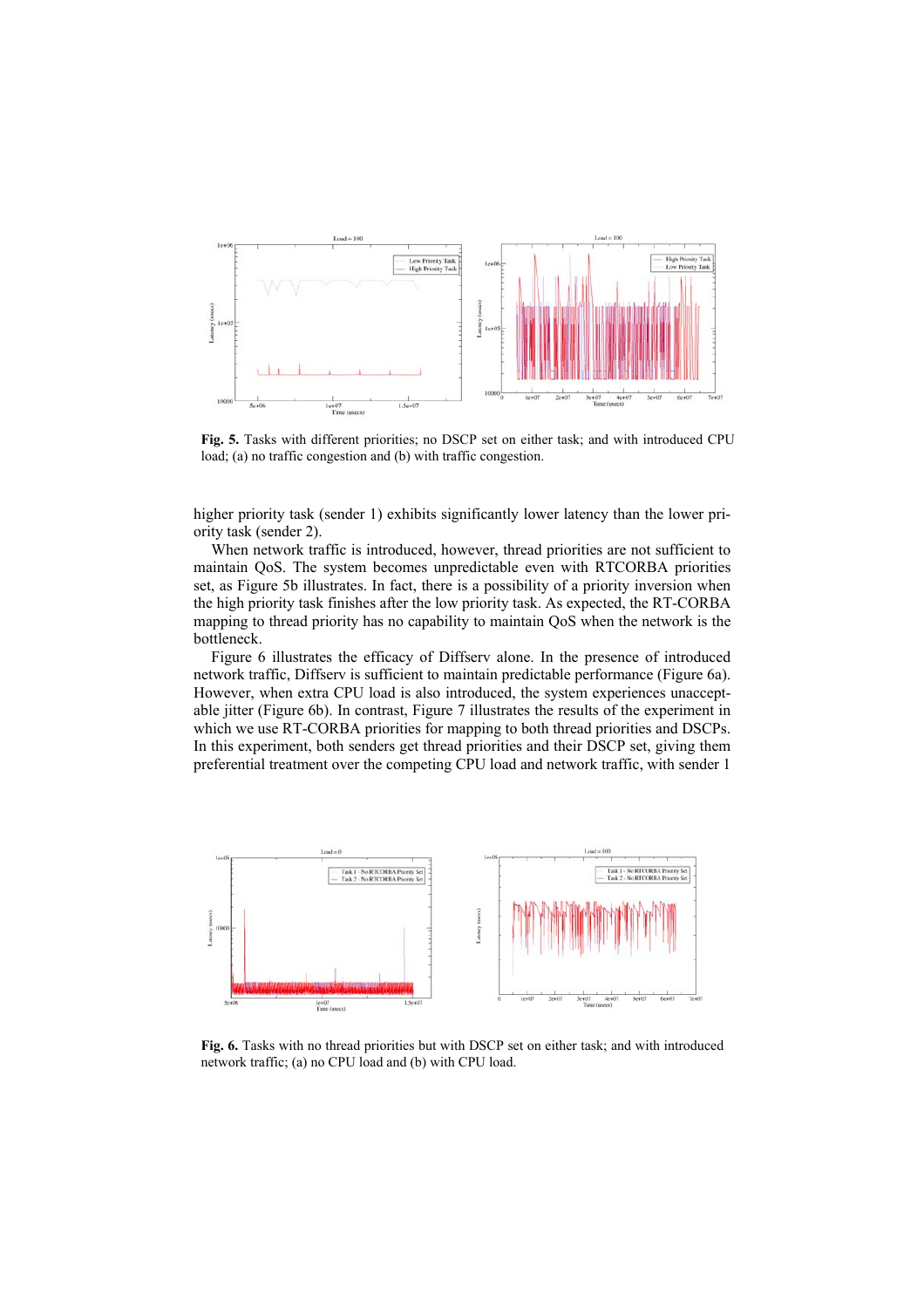having the higher priority thread and higher network priority. Both senders become much more predictable, while sender 1's stream exhibits lower latency than sender 2's. Priority-based thread control combined with priority-based DiffServ network management is thus able to provide better end-to-end performance and predictability in the face of CPU and network contention than either can do individually.

#### **5.2 Reservation-Based End-to-End Adaptive QoS**

The previous sections described priority-based mechanisms for ensuring end-to-end QoS performance of applications. Priority mechanisms do not always work as well, however, in systems with unpredictable and dynamic load scenarios as they do in more static systems, where the load is periodic and the system is not affected to a significant degree by the external environment [29]. Priorities serve best to reflect relative timing requirements of tasks. Likewise, reservations serve best to reflect the absolute timing requirements of each task, when and if they are known.

Below, we describe experiments conducted with reservation-based resource management mechanisms in the context of the video streaming application and the CORBA Audio/Video Streaming Service outlined in Section 4. These results illustrate how the reservation resource mechanisms described in Sections 3.3 and 3.4 can be used in conjunction with adaptive DRE middleware to provide end-to-end QoS as an alternative to, or in concert with, priority-based techniques. The experiments evaluate network and CPU mechanisms separately and in conjunction with application adaptation, providing another step toward our ongoing research objective of a comprehensive end-to-end capability for QoS adaptive middleware.

**Empirical results for network reservations.** We conducted a set of experiments on the video delivery application to evaluate the effectiveness of network reservation to increase the predictability and performance of data delivery. Our experiments included two types of RSVP reservations: full reservations (1.2 Mbps, enough to support 30 fps) and partial reservations (670 Kbps). Since partial reservations are not sufficient to support full rate video (i.e., 30 fps), we experimented with using QuO-based



**Fig. 7.** Task 1 with High Thread Priority and DSCP set and with traffic and CPU load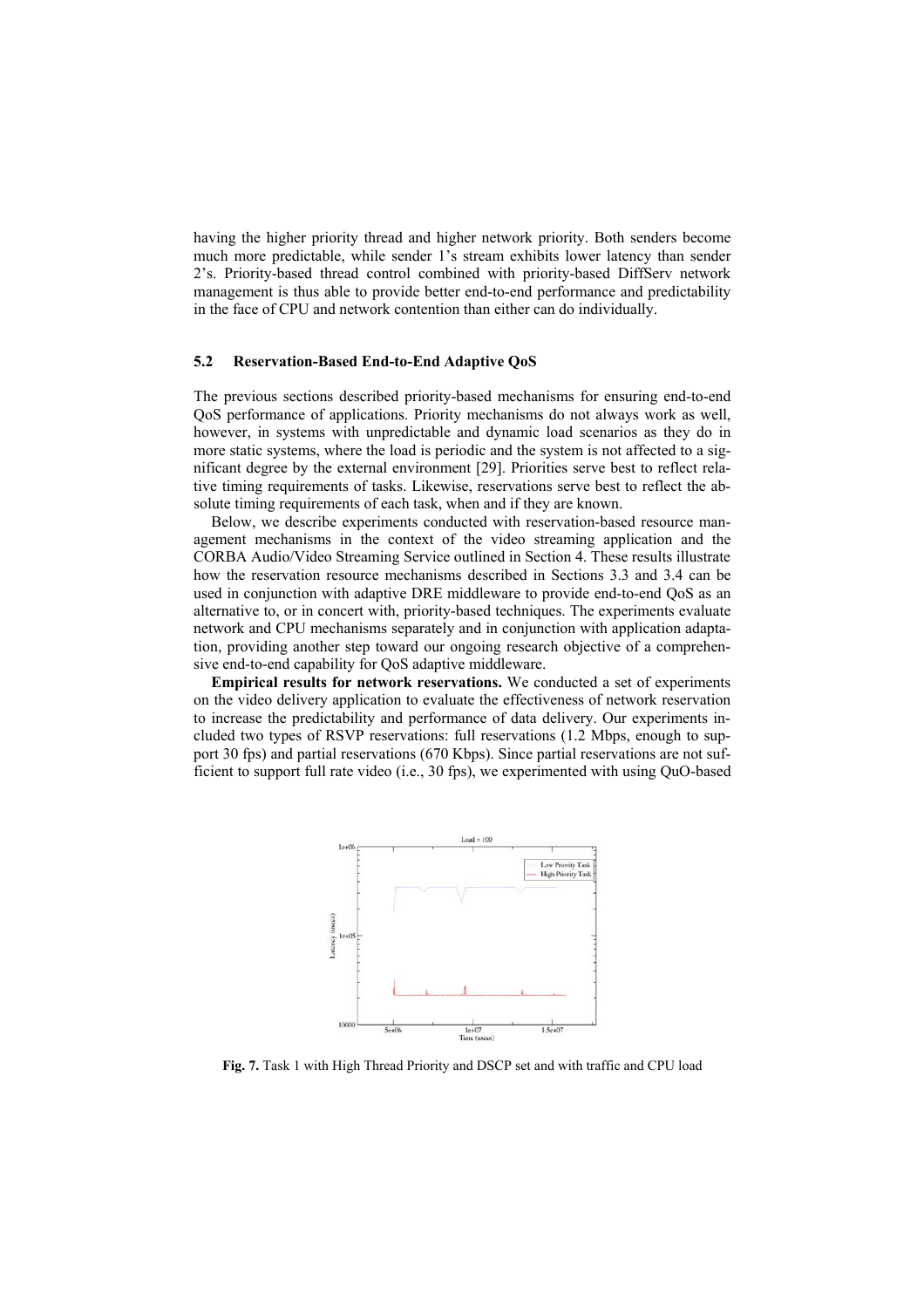

**Fig. 8.** Predictability of Image Delivery using Network Reservation

frame filtering also, i.e., reducing the video frame rate to a rate that the network (and network reservation) can support. In these experiments, we conducted experiments in every one of the following possible combinations:

- 1. No frame filtering and no reservation
- 2. No frame filtering and partial reservation
- 3. No frame filtering and full reservation
- 4. Frame filtering and no reservation
- 5. Frame filtering and partial reservation
- 6. Frame filtering and full reservation (This combination is included for completeness only. With a full reservation, no frame filtering is necessary.)

The sender/distributor and receiver boxes were 750 MHz Pentium III laptops with 512MB RAM, with 10 Mbps Ethernet between them. The video sender sent MPEG-1 video (approximately 1.2 Mbps for 30 fps) for 300 seconds. After 60 seconds elapsed, an extra 43.8 Mbps network load was generated for 60 seconds, then discontinued. The frame filtering cases dynamically reacted to network load by filtering frames down to 10 fps or 2 fps, whichever the network would support.

Figure 8 summarizes the predictability of video delivery in experiments 1, 5, and 6. With no adaptation, almost all of the frames sent while the system was under load were lost. With a partial reservation and frame filtering, the middleware dropped less important intermediate frames, but successfully delivered all full content frames (i.e., *I-frames*). With a full reservation, all frames were delivered successfully.

Table 1 describes the predictability (number of frames delivered), performance (latency), and jitter (standard deviation) under load of all the experimental cases. It illustrates that network reservation greatly increases the predictability and performance, and reduces the jitter when the system is heavily loaded.

**Empirical results for CPU reservations.** As with the priority-based experiments, end-to-end QoS reservations need to consider image processing as well as image delivery. To measure the ability to control the predictability of the CPU processing requirements of the application, we constructed an experiment where image frame data was transmitted from a client program to a CORBA middleware-based image processing server, simulating the automatic target recognition (ATR) function shown in Figure 3 of our application architecture. In the image-processing server, we ran three dif-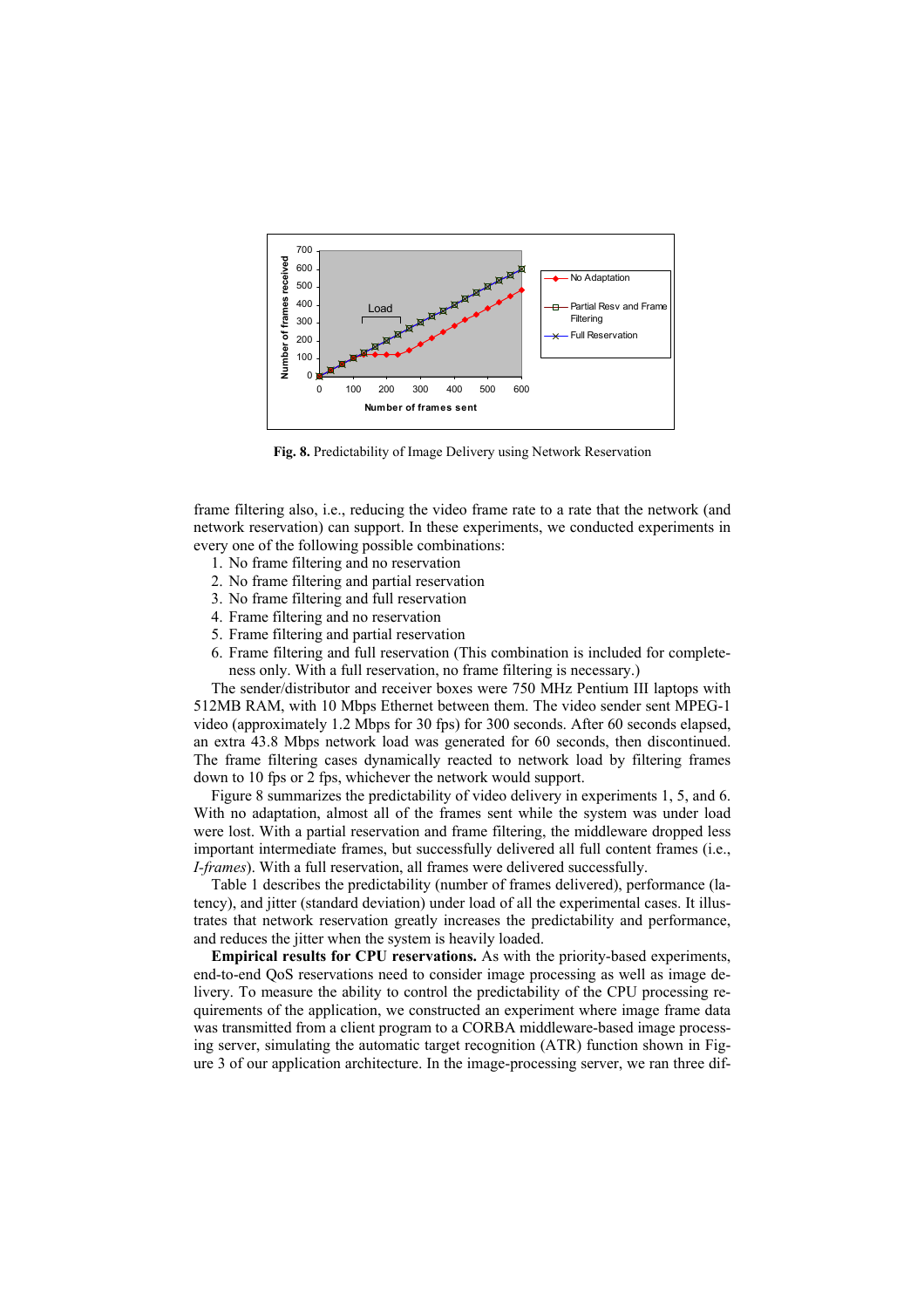|                                         | <b>Under Load</b>            |                    |                                     |  |  |
|-----------------------------------------|------------------------------|--------------------|-------------------------------------|--|--|
|                                         | % Frames<br><b>Delivered</b> | Average<br>Latency | <b>Standard</b><br><b>Deviation</b> |  |  |
| No Adaptation                           | 0.83%                        | $324 \text{ ms}$   | <b>NMF</b>                          |  |  |
| Partial Reservation                     | 43.9%                        | 742 ms             | 190.6                               |  |  |
| <b>Full Reservation</b>                 | 100%                         | $190 \text{ ms}$   | 42.3                                |  |  |
| No Reservation; Frame<br>Filtering      | 95.04%                       | $276$ ms           | 146.6                               |  |  |
| Partial Reservation;<br>Frame Filtering | 99.18%                       | $187 \text{ ms}$   | 143.6                               |  |  |
| Full Reservation; Frame<br>Filtering    | 100%                         | 171 ms             | 63.5                                |  |  |

**Table 1.** Summary of Network Reservation Experimental Results

ferent computationally intensive edge detection algorithms (Prewitt, Sobel, and Hirsch algorithms [11]) from the Tools for Image Processing library [9].

We ran the experiments by sending many images to the image-processing server in the following different runs:

- Two *control* runs, which processed images with (1) no competing CPU load and (2) competing CPU load (and no CPU management) and
- An *experimental* case, where images were processed with competing CPU load and with CPU reservations added.

We ran these experiments on a Pentium-III 850 MHz machine with 480 megabytes of RAM, running Red Hat Linux 7.1 with version 2.4.7-timesys-3.0.145 of the Timesys real-time Linux kernel. We used four images in PPM format, 400x250 pixels, 300,060 bytes, and in RGB color. The sender continuously sent the images to the receiver via a CORBA interface. The receiver processed the image by invoking the Kirsch, Prewitt, and Sobel edge detection algorithms in sequence. We executed the algorithms without load, with competing CPU load, and with competing CPU load and a CPU reservation, and recorded the time that each algorithm took to process the image. The results are summarized in Table 2.

These results show that under load, the execution time of the edge detection algorithms increased significantly – Kirsch by  $+41\%$ , Prewitt by  $+13\%$ , and Sobel by +30%. The execution times of the edge detectors varied more than when there was no load, as illustrated by the higher standard deviations. This result may be explained by the fact that the load added was variable and not sustained.

Adding a CPU reservation reduced the execution time under load to values that are comparable to those exhibited with no load. The variability in the execution times was also much less than in the experiment with load but with no CPU reservation. CPU reservations therefore did its job as expected to reduce the latency and increase the predictability of executing tasks when there is competing CPU load.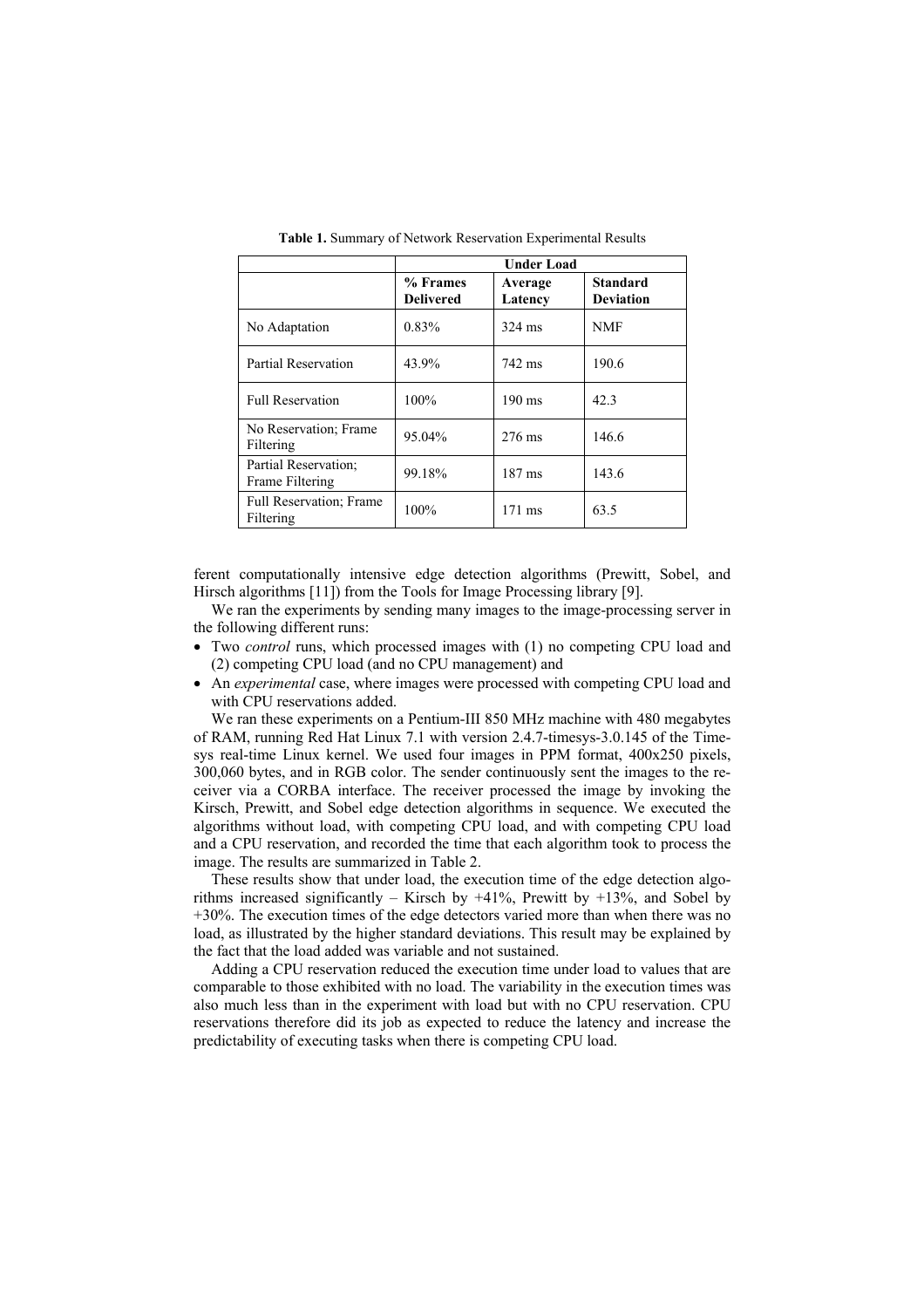| Algorithm | No Load                           |              | Competing<br>CPU Load        |              | CPU Load &<br><b>CPU</b> Reserva-<br>tion |              |
|-----------|-----------------------------------|--------------|------------------------------|--------------|-------------------------------------------|--------------|
|           | $Av_{-}$<br>Proc.<br>Time<br>(ms) | Std.<br>Dev. | Av.<br>Proc.<br>Time<br>(ms) | Std.<br>Dev. | Av.<br>Proc.<br>Time<br>(ms)              | Std.<br>Dev. |
| Kirsch    | 44.3                              | 0.08         | 56.5                         | 11.8         | 44.5                                      | 0.87         |
| Prewitt   | 44.6                              | 0.09         | 51.5                         | 9.2          | 44.7                                      | 0.16         |
| Sobel     | 45.3                              | 0.12         | 59.8                         | 12.9         | 45.7                                      | 0.84         |

**Table 2.** Summary of CPU Reservation Experimental Results

Our short-term future plans involve combining CPU and network reservation mechanisms in a middleware controlled end-to-end QoS management capability for our video streaming application.

# **6 Concluding Remarks**

This paper describes recent advances we have made towards developing adaptive DRE systems with end-to-end QoS management by integrating and testing a variety of emerging operating system and network resource management mechanisms with our earlier work on standards-based COTS DRE middleware and adaptive QoS management frameworks. As our work becomes more completely integrated as common middleware – and is complemented with appropriate resource management binding and scheduling services and policies – it is enabling a new generation of flexible DRE applications that (1) have more precise control over their end-to-end resource management strategies and (2) can be easily reconfigured and adapted to dynamically changing network and computing environments.

Most cost effective, near term solutions to end-to-end system QoS management need to rely on underlying COTS components, such as operating systems, networks, and CPUs. To provide an effective end-to-end solution, however, mechanisms for managing resources at these architectural levels must be integrated with middleware. Until recently, capabilities for managing these resources outside of the narrow host or intra-network perspective were either missing, primitive, or non-standard. The attention being focused on QoS issues for distributed systems has prompted activities that have led to a variety of new mechanisms for low level resource control. Accordingly, our current R&D activity is focused on two topics:

1. How to integrate these emerging individual mechanisms effectively to form a consistent end-to-end control model and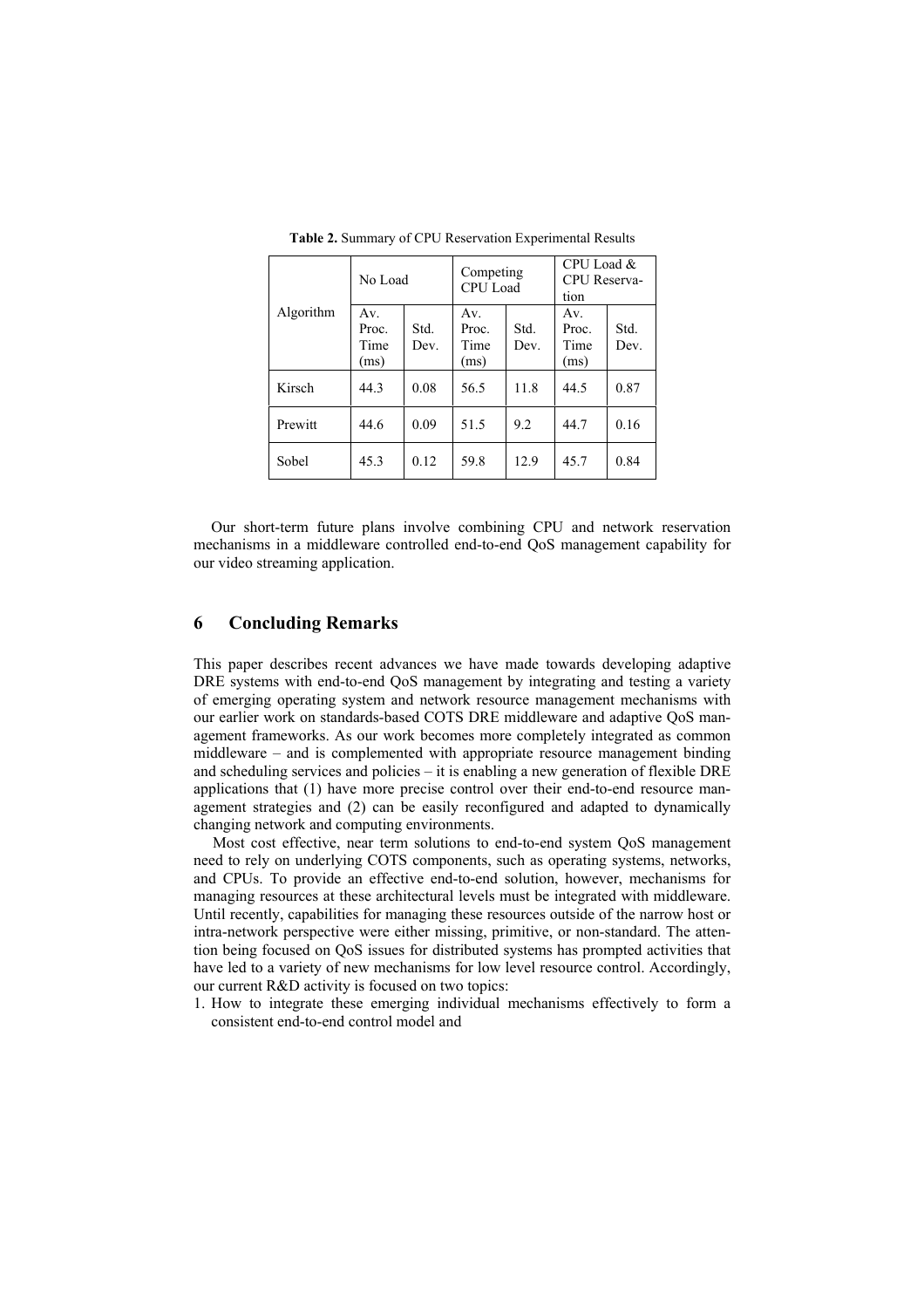2. How to integrate these low-level mechanisms with higher levels of middleware that can provide end-to-end and system-wide policies and strategies needed to complete our vision.

While this paper indicates that we are making significant progress, we have not yet achieved our final integration milestones. The results in Section 5 illustrate how we have made fundamental progress in separately supporting the two dominant paradigms: priority-and reservation-based approaches. We have demonstrated the effectiveness of implementations of these mechanisms (sometimes integrated, sometimes in isolation) to do what they were intended to do. We have made progress on integrating these low-level controls with higher-level middleware abstractions and policy mechanisms intended to unify the individual elements of the system. All of that work is continuing. After we have integrated, tested, and validated all of the individual mechanisms end-to-end, as well as with the upper levels of middleware for individual flows, we will then focus on the aggregate management policies and adaptive behavior that these levels of middleware are intended to enable. When all of these attributes are in place, we can then provide a more detailed decomposition of the roles and interfaces required to provide a complete service.

Ultimately, we contend that priority- and reservation-based approaches will both have their place in complex DRE application systems. It will therefore be important not only to provide both a consistent end-to-end priority and reservation capability stand-alone, but to characterize, understand, and manage the patterns of their individual use and the interplay and interactions between them.

One promising research direction is to combine priority-based mechanisms in conjunction with reservation mechanisms, using the priority paradigm to drive who gets reservations and to what degree. Since OS reservation allocation mechanisms are newer and have been applied less often than priority mechanisms, they also lag priority-based mechanisms in coordinating and standardizing the reservation mechanisms across distributed systems. Our future work aims at redressing this imbalance.

QuO and TAO software are available in open-source format at http://www.distsystems.bbn.com/tech/QuO and http://deuce.doc.wustl.edu/Download.html.

### **References**

- 1. BBN Technologies, "Quality Objects (QuO)", http://www.dist-systems.bbn.com/papers.
- 2. G. Blair, G. Coulson, P. Robin, M. Papathomas, "An Architecture for Next Generation Middleware," Proceedings of the IFIP International Conference on Distributed Systems Platforms and Open Distributed Processing, London, England, 1998.
- 3. D. Box, Essential COM, Addison-Wesley, Reading, MA, 1997.
- 4. D. Conan, E. Putrycz, N. Farcet, M. DeMiguel, "Integration of Non-Functional Properties in Containers," Proc. of the 6<sup>th</sup> International Workshop on Component-Oriented Programming, Budapest, Hungary, 2001.
- 5. B. Doerr, T. Venturella, R. Jha, C. Gill, and D. Schmidt, "Adaptive Scheduling for Real-time, Embedded Information Systems", Proceedings of the 18th IEEE/AIAA Digital Avionics Systems Conference (DASC), St. Louis, Missouri, Oct 1999.
- 6. T. Fitzpatrick, G. Blair, G. Coulson, N. Davies, P. Robin, "Supporting Adaptive Multimedia Applications through Open Bindings," International Conference on Configurable Distributed Systems, Maryland, 1998.
- 7. C. Gill, D. Levine, and D. Schmidt, "The Design and Performance of a Real-Time CORBA Scheduling Service", Real-Time Systems, The International Journal of Time-Critical Computing Systems, special issue on Real-Time Middleware, vol. 20, num. 2, 2001.